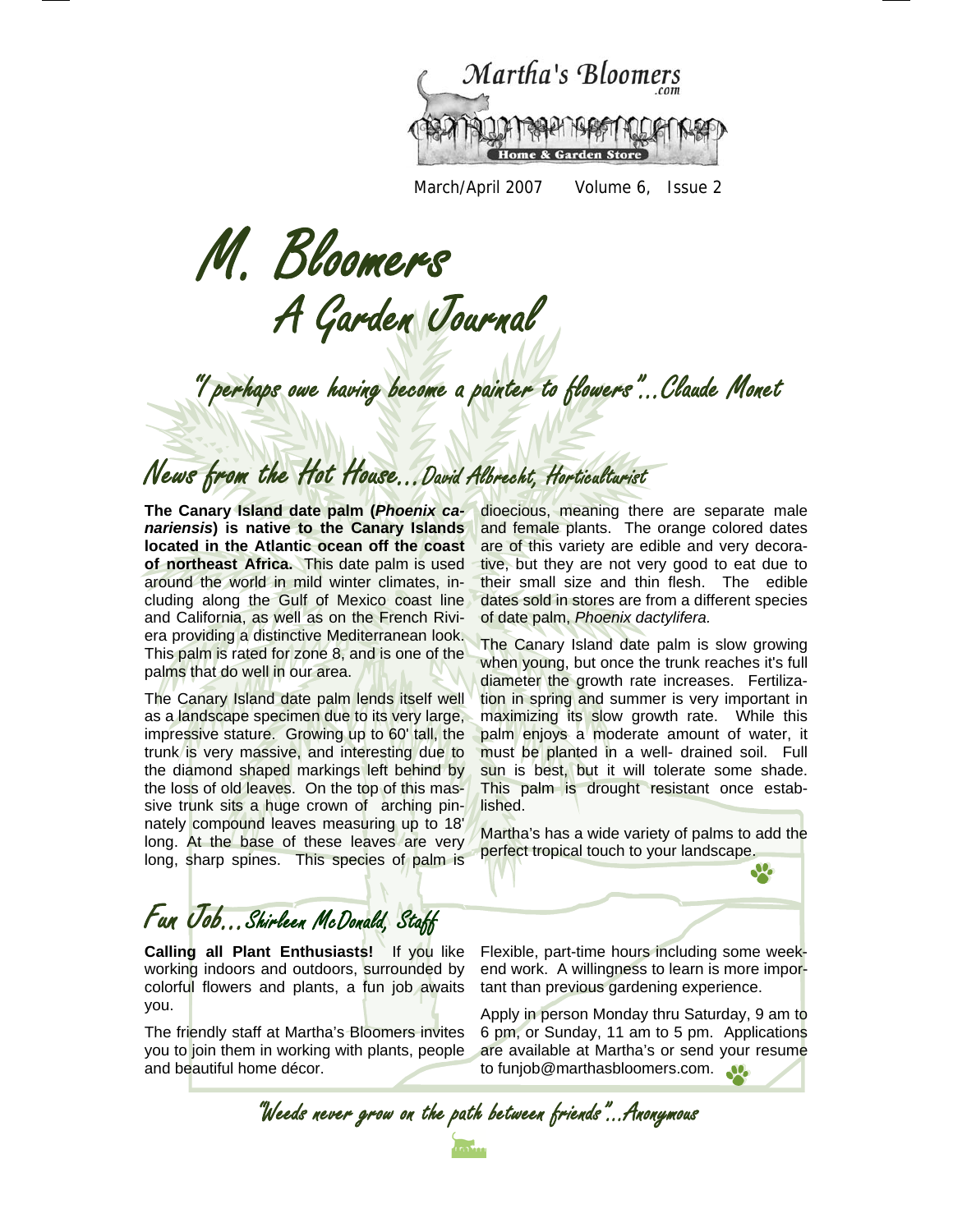## Texas Tough Perennials...Gay Houston, Staff

**Winter rains and cold temperatures were with us this year, but spring is bringing back the garden and our urge to get out and plant!** A few "tender perennials" might have been lost and other perennials may be slow to reappear. Now is a great time to visit Martha's, look at all the great annual and perennials that are bursting with color, and get ready for the season.

As we pull those irritating winter weeds from our beds, it is time to add soil amendments. Giving the soil a boost will pay off in better plant growth and less water requirements We are now carrying a great new compost containing 15% protein with cotton burrs, and it is also acidified. Compost and mulch will make a tremendous difference in plant growth and health.

We at Martha's Bloomers are ready with suggestions for perennial additions in both the dependable old varieties and some of the more recent introductions. If you are having trouble with some bare spots in your flowerbeds, let us suggest some tough plants and shrubs that seem to be working for others in our area. Since spring often brings us the gardener who says, "I have a brown thumb", here are three plants that have proven to work for almost everyone.

Yarrow is an old favorite that is so easy to grow that it is perfect for those who want to fill in a bed and not have to worry about it. It

might be considered invasive by some as it does spread, but for beautiful foliage and almost constant bloom it is often overlooked. It is available in yellow, white, pink, and paprika. It is an ancient plant that grows all over the world. It was used as a compress on soldier's wounds for centuries.

Another almost foolproof perennial is Society Garlic. While the name does not evoke beauty and delicacy, it is a bulb with habits similar to the cousins that we use in cooking. In the landscape it blooms throughout the hot summer, loves heat, and has handsome strap like leaves. The leaves can be used as garlic chives to add a fresh taste to salads and as a garnish. The lilac colored blooms that reach two feet are great behind colorful annuals.

One more perennial that is almost foolproof is the Butterfly Weed. It is a must for butterfly gardens as it is both a nectar plant for all butterflies, and a host plant for the Monarch Butterfly. It is also easy to grow, blooms from spring through fall, and only requires sun and moderate water. It is a tall plant that has brilliant orange and red blooms. The plant may be cut back during the summer to bloom constantly. Seedlings will appear and are great for sharing and moving to other locations. Butterfly Weed will make larger and larger clumps and will be a permanent addition to the garden, so give it room!



but never remembers her age"...Robert Frost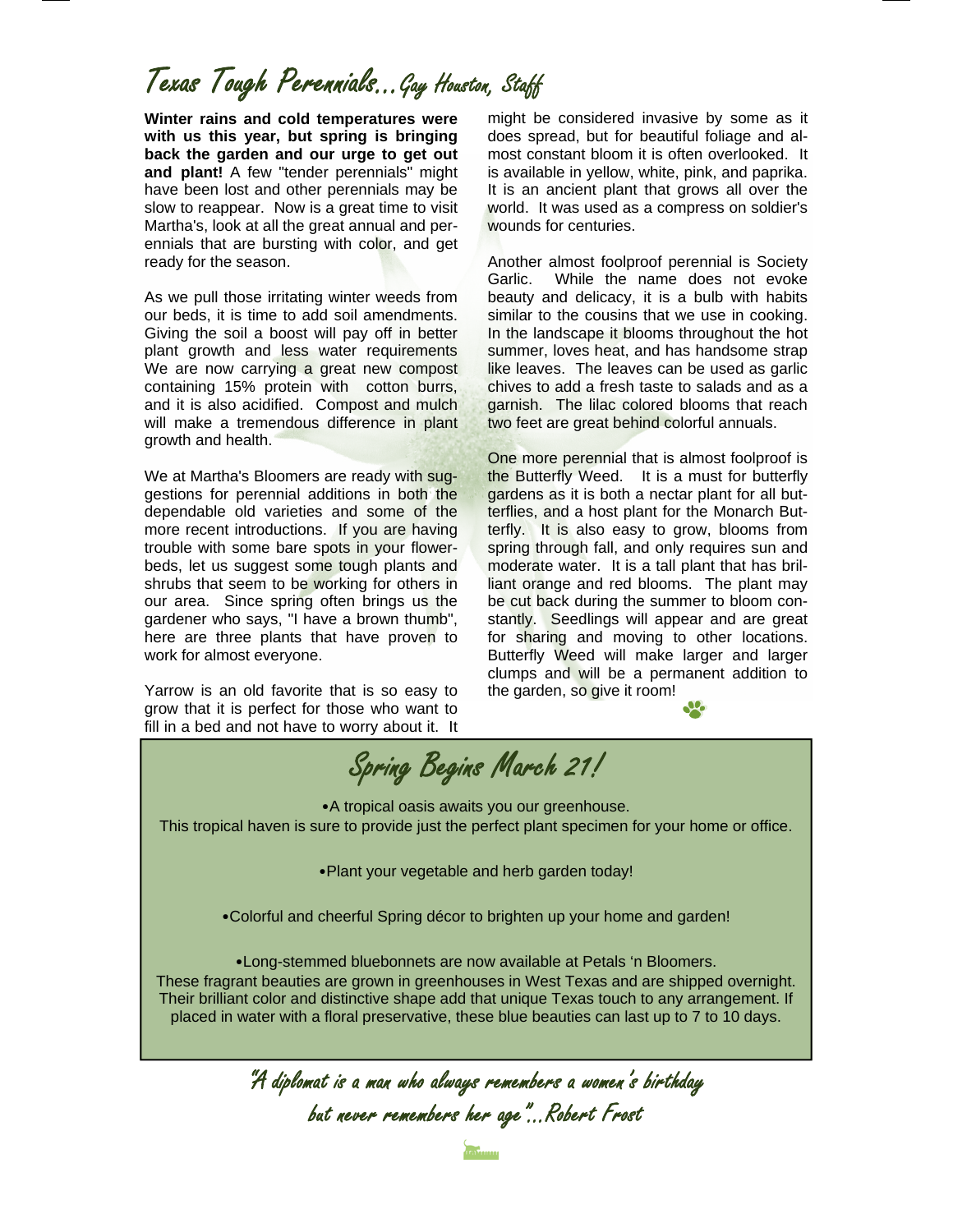## Flower Power Gains Momentum...Tricia Barksdale, Designer, Petals 'n Bloomers

**Just in case the 2005 Texas A&M research did not convince you, now Harvard Medical School has conducted their own study.** In 2006, the Society of American Florists partnered with Nancy Etcoff, Ph.D., of Massachusetts General Hospital and Harvard Medical School, to explore the effects of flowers in the home environment. This fourmonth behavioral research uncovered three main findings:

### **Flowers feed compassion.**

Study participants who lived with flowers for as little as a week felt an increase in feelings of compassion for others.

#### **Flowers chase away anxieties and worries at home.**

Overall, people in the study felt less negative after being around flowers at home for just a few days.

People can feel the power of flowers: Partici-

pants most frequently placed the flowers in their kitchens, dining rooms and living rooms, where they spend a lot of time at home. Wanting to see the blooms first thing in the morning was their desire.

#### **Living with flowers can provide a boost of energy, happiness and enthusiasm at work.**

A positive impact on your mood at work was a carry-over from having flowers at home.

When flowers are present in their home environment, people are more likely to feel happier and have more enthusiasm and energy at work.

With all these benefits, why wait for company coming to your home before you come home with flowers?!

Petals 'n Bloomers Florist

**936 825-8577** 

Cotton Burr Compost...Sharon Murry, Staff

**Spring time is the time for being outside and enjoying the birds, butterflies and the early blooming bulbs and plants you have in your yard.** It could also be the time for yard maintenance or creating new vegetable or flower beds. If you are contemplating creating new beds this year, you should seriously consider adding compost to the soil. Horticulturists the world over agree that the number one solution to most soil and plant problems is good compost.

For new beds, till as much compost (up to 6 inches) into your native soil as your budget will allow. For existing beds, apply up to 2" of compost on top of the existing soil and water in thoroughly. A general rule of thumb is: in clay soils use up to 1 part compost to 2 parts native soil. In sandy soil, you may use up to a half and half mixture. If you don't have a compost pile, think about starting one.

Cotton Burr Compost is tops when it comes to conditioning the soil. It is a natural organic fertilizer and excellent food source for beneficial organisms. It is prized for its ability to

break up clay soils and holds as much moisture as peat moss.

Cotton is a heavy feeder and depletes the soil of nutrients as it grows. The nutrients end up in the fleshy seed pod, or "burr" of the cotton plant. When properly composted to eliminate weeds, insects and pathogens, cotton burr compost is a rich food source for soil organisms and considered an almost perfect soil conditioner.

In vegetable gardens and flower beds, incorporate Cotton Burr Compost in the soil and as a mulch in the furrows between the rows and water it in thoroughly.

For new lawns, whether seeding or laying sod, add up 2" Cotton Burr Compost to the surface and lightly rake it in. For existing lawns, apply the compost as a top dressing any time of the year. The compost helps to prevent fungus and mildew, helps reduce thatch, increases moisture retention and reduces water requirements.

**Continued on next page……...** 

"Limitations live only in our minds. But if we use our imaginations, our possibilities become limitless"...Jamie Paolinette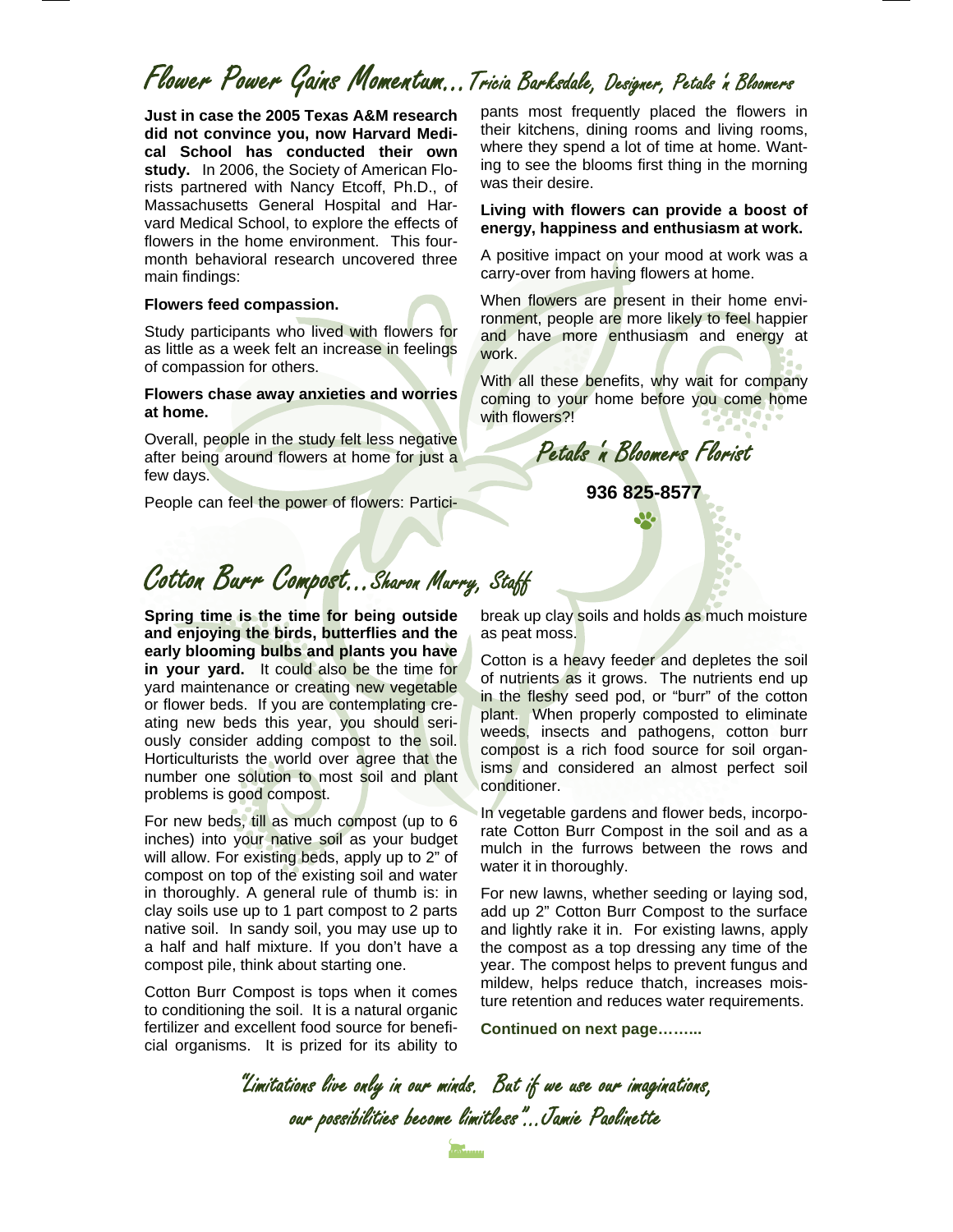## Cotton Seed Compost...continued

Martha's Bloomers carries the Back to Nature brand in three different types:

\* Back to Nature Cotton Burr Compost, which is 100% composted cotton burrs.

\* Back to Nature Natures Blend with alfalfa and humate. This is 44.5% composted cotton burrs, 44.5% cattle manure, 10% alfalfa and 1% humate. Specially formulated for all types of lawn and garden applications.

\* Back to Nature Acidified Cotton Burr Compost, which is 99% composted cotton burrs and 1% sulphur. This may be used as a top dressing and as a mulch. The added sulphur is perfect for those with high alkaline soils and water.

When doing your yard maintenance this spring, the addition of Cotton Burr Compost (Natures Blend) will be a noticeable improvement because of its finer texture.

## What's Cooking at the Café...Melissa Rodriquez, Staff

**Spring is just around the corner and Café M. Bloomers has some exciting events for you this season.** From planning a wedding to enjoying an afternoon of tea, or taking a new and informative cooking class, Café M. Bloomers has planned several fun and festive events to chase away the winter doldrums.

Let us host your special bridal event, from showers to rehearsal dinners, to an intimate wedding. Consider our Arbor Room banquet facility. Visit with our event coordinator, Bonnie Larsen.

Whether you are a novice or a gourmet cook, join us this Spring as our Executive Chef, Terry Howry begins a series of progressive cooking schools. Participants will be served samples of featured menu items.

The spring series commences March 30th with **"Starting from Scratch"** cooking basics at 6:30 pm. Chef Howry's personal instruction will guide you on your way to preparing savory stocks, aromatic soups and sauces simmering with robust flavor. \$30 pp.

The second in our spring series of cooking schools, **"All Sides to It"** will be on Friday, April  $13<sup>th</sup>$  at 6:30 pm. Chef Howry will demonstrate his techniques for preparing the perfect side dishes to flatter that perfect entrée. \$40 pp.

The spring series will conclude on Friday, April 27<sup>th</sup> with "**A Feast Finale**" at 6:30 pm. Chef Howry will bring all of his techniques together and create a gourmet meal of Chateaubriand. Chef Howry's personal instruction will guide you on your way to professional cooking. \$50 pp.

With the coming of Spring, so comes Mother's Day! Join us on Sunday, May 6 for our "Mother Daughter Tea" from 2 pm to 4 pm. Chef Howry will prepare scrumptious finger sandwiches, summertime scones and other decadent desserts accompanied by our own orange-spiced tea. Floral table decorations by Petals 'n Bloomers will enhance your dining experience. Seating is limited. \$15 pp.

You don't have to wait for a holiday, make afternoon tea a new tradition in your life! Bring your girlfriends, daughters, grandmothers, grand-daughters or husbands (if you dare) and enjoy an afternoon of steaming herbal tea and fresh desserts.

Be sure to visit Café M. Bloomers' Gourmet Shoppe. It is brimming with new food and beverage products, innovative cooking accessories, and our homemade Orange Spice Tea.

Call Café M. Bloomers at

### **936-870-3277**

**Seating is limited for cooking schools and teas, so make your reservations today!** 

 but I can adjust my sails to get me to my destination"...Jimmy Dean "I can't change the direction of the wind,